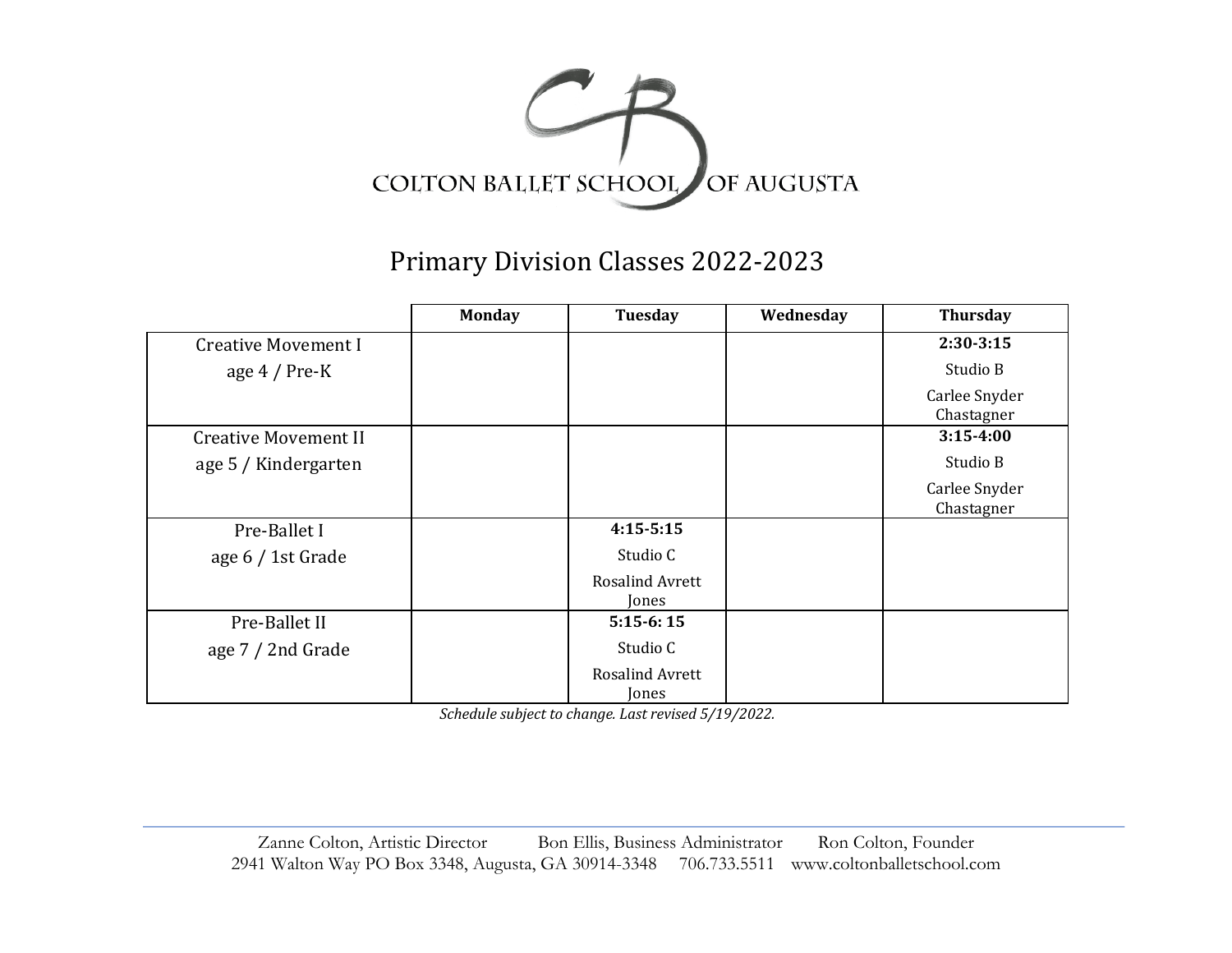

Elementary Division Classes 2022-2023

|                              | <b>Monday</b>                   | Tuesday                         | Wednesday                       | <b>Thursday</b>       |
|------------------------------|---------------------------------|---------------------------------|---------------------------------|-----------------------|
| Grade I                      | $4:15-5:15$                     |                                 | $4:15-5:15$                     |                       |
| age 8 / 3rd Grade and above  | Studio C                        |                                 | Studio C                        |                       |
|                              | <b>Rosalind Avrett</b><br>Jones |                                 | <b>Rosalind Avrett</b><br>Jones |                       |
| Grade II                     | $5:15-6:15$                     |                                 | $5:15-6:15$                     |                       |
| age 9 / 4th Grade and above  | Studio C                        |                                 | Studio C                        |                       |
|                              | <b>Rosalind Avrett</b>          |                                 | <b>Rosalind Avrett</b>          |                       |
|                              | Jones                           |                                 | Jones                           |                       |
| Grade III                    | 6:30-7:30                       |                                 | 6:30-7:30                       |                       |
| age 10 / 5th Grade and above | Studio B                        |                                 | Studio B                        |                       |
|                              | <b>Rosalind Avrett</b>          |                                 | <b>Rosalind Avrett</b>          |                       |
|                              | Jones                           |                                 | Jones                           |                       |
| <b>Advanced Grade III</b>    |                                 | $6:15 - 7:15$                   |                                 | $6:15 - 7:15$         |
|                              |                                 | Studio B                        |                                 | Studio C              |
|                              |                                 | <b>Rosalind Avrett</b><br>Jones |                                 | Rosalind Avrett Jones |

*Schedule subject to change. Last revised 5/19/2022.*